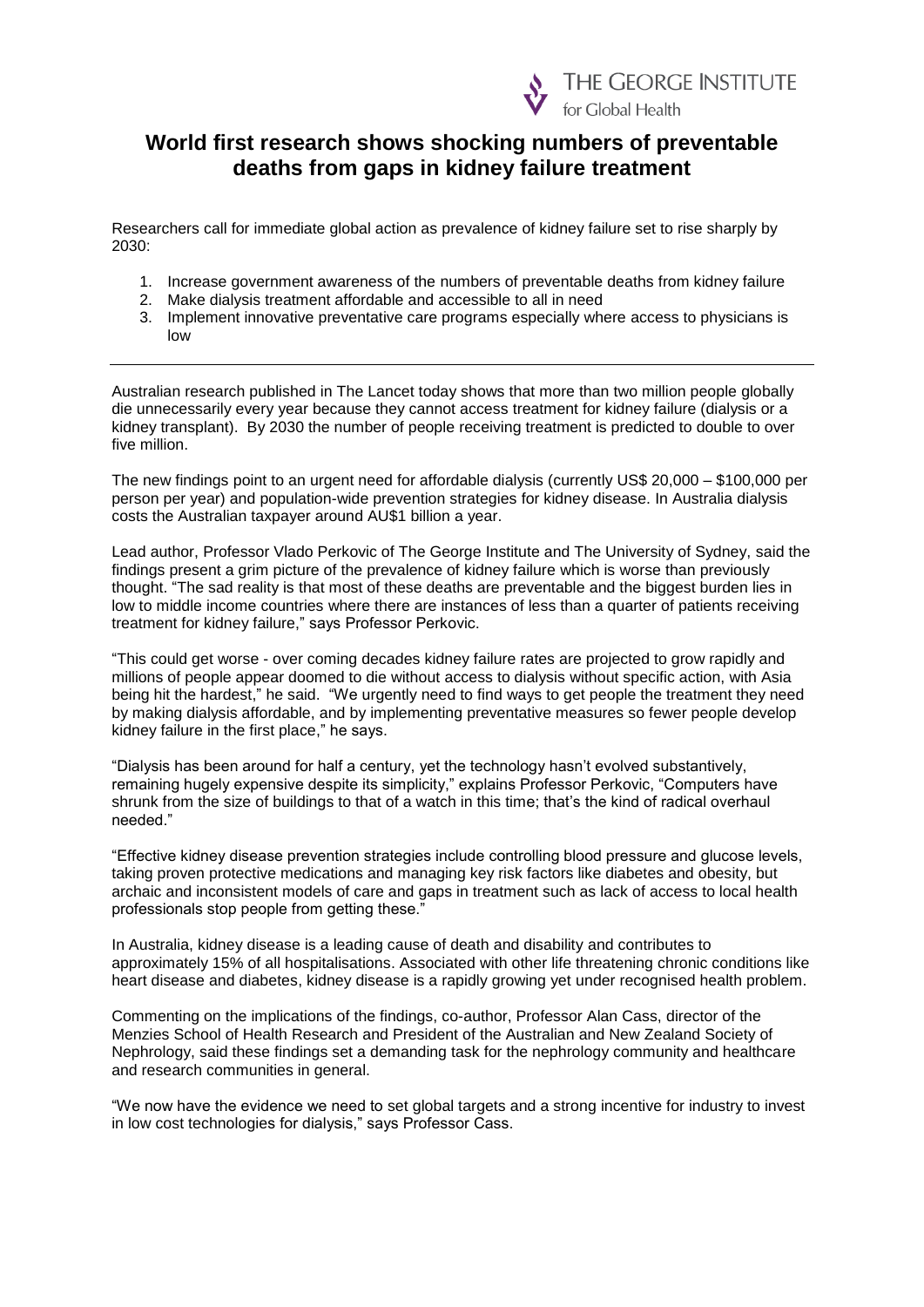

"Australia is home to some of the world's leading kidney specialists and researchers, so is well placed to play a leading role in finding innovative solutions to better prevent and treat kidney failure. Today these are major health challenges facing the global community", he said.

As a result of this research, a world-wide competition is being launched today to design the world's first affordable dialysis machine, attracting a prize of \$US100,000.

"Dialysis machines purify the blood, replacing an essential function of the kidneys. If we can develop an affordable dialysis machine with low operating costs, that runs on solar power and uses local water sources, many more people will have access to the treatment and millions of lives could be saved," says Professor Perkovic.

Professor Tim Mathew, Medical Director of Kidney Health Australia, says "Australians with kidney failure can be grateful that the direct costs of their treatment are covered by Medicare, around \$60,000 a patient a year, while many other patients around the world are not so fortunate."

"Kidney Health Australia welcomes the Affordable Dialysis Prize and commend it to engineers, inventors and visionaries everywhere, but especially in Australia, which has been the source of so many medical breakthroughs over the years."

Recommendations stemming from the findings suggest that the increasing gap in treatment demands a combined advocacy, health-care delivery and research action plan:

- 1. **AWARENESS:** Governments should be made aware of the number of preventable deaths in their jurisdictions and lobbied to increase access to dialysis for affected individuals where possible as part of their broader health planning activities
- 2. **PREVENTION:** Innovative models of preventative care should be piloted in low- and middleincome countries, especially in areas where access to physicians is low. Effective kidney disease prevention strategies could include blood pressure control, especially using drug classes of proven benefit and management of key risk factors including diabetes, obesity and acute kidney injury.
- 3. **AFFORDABILITY:** More cost-effective dialysis techniques must be developed and made available. Current dialysis treatment will remain unaffordable, and therefore inaccessible, for many of the countries where access to renal replacement therapy is lowest. Considering the increase in the expected number of patients requiring treatment, dialysis provision will also represent a substantial financial burden for even the most high income countries in the years ahead.

## **(ENDS)**

## **MEDIA ENQUIRIES**

Maya Kay, Communications Manager Australia Claire Addinsall, Communications Manager<br>The George Institute for Global Health<br>Menzies School of Health Research The George Institute for Global Health Menzies School of H<br>P: +61 424 195 878 P: +61 448 512 576  $P: +61424195878$ E: [mkay@georgeinstitute.org.au](mailto:mkay@georgeinstitute.org.au) E: [Claire.addinsall@menzies.edu.au](mailto:Claire.addinsall@menzies.edu.au)

#### **BACKGROUND**

**The Affordable Dialysis Prize is sponsored by The George Institute, the International Society of Nephrology and the Asian Pacific Society of Nephrology, with the support of the Farrell Family Foundation. For more information visit:** [www.georgeinstitute.org.au/projects/dialysis-competition](http://www.georgeinstitute.org.au/projects/dialysis-competition)

#### **The George Institute for Global Health**

The George Institute for Global Health is improving the lives of millions of people worldwide through innovative health research. Working across a broad health landscape, the Institute conducts clinical, population and health